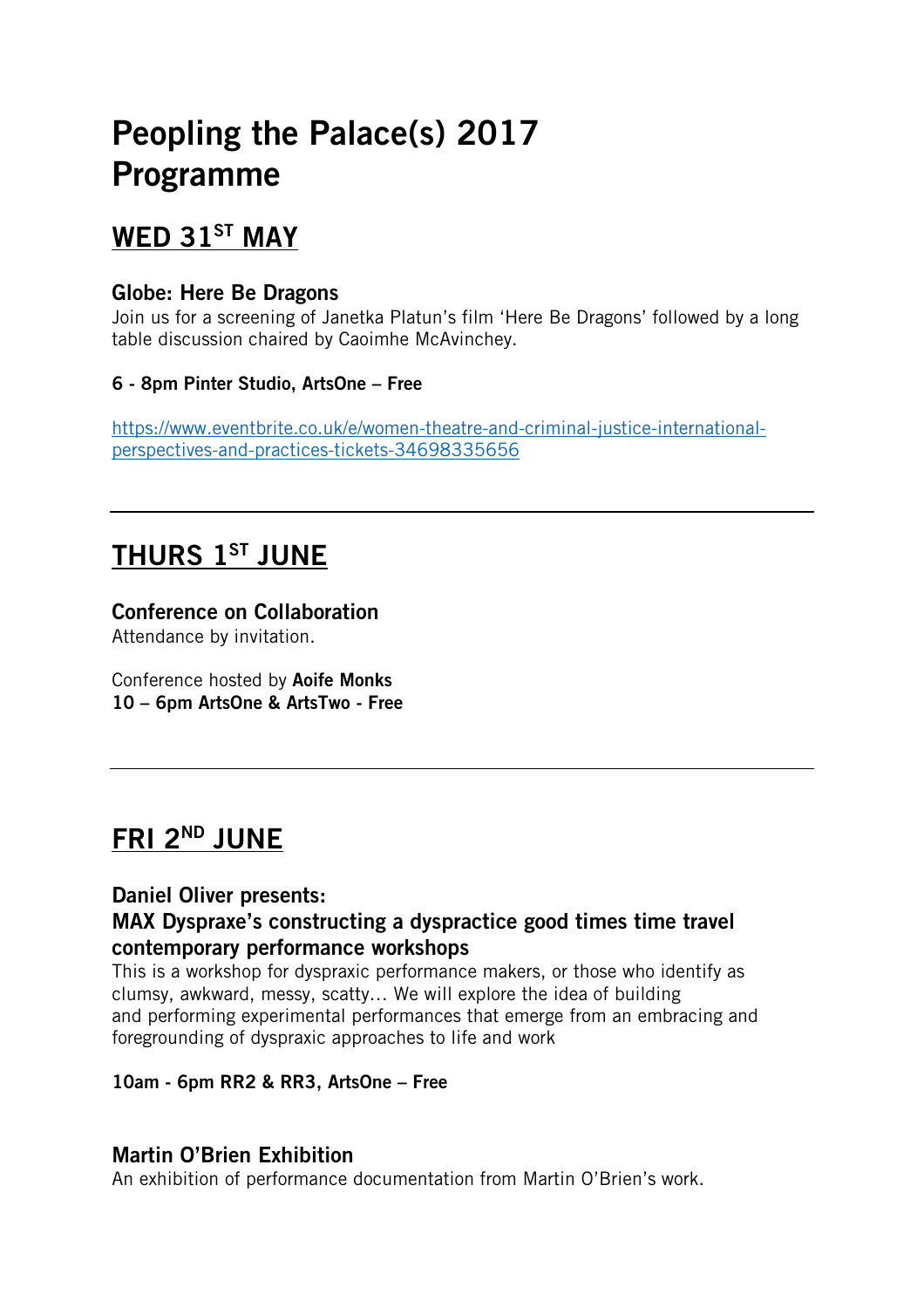#### 2pm – 10pm, RR2, ArtsOne - Free

#### The Unwell by Martin O'Brien

The Unwell is a film made by Martin O'Brien and Suhail Ilyas. It plunges us into an apocalyptic landscape inhabited only by strange, coughing bodies. It is part of O'Brien's ongoing exploration of the figure of the zombie as a metaphor for the sick body.

Trailer - <https://vimeo.com/138026831>

#### Hitchcock, ArtsOne, Screening start 6.30pm (30 mins), followed by a discussion & drinks

#### Reading Room0: inside Mark Fisher's *Capitalist Realism*

Reader, Dominic Johnson & Actioneer, Julia Bardsley inside a diagnostic chamber, addressing the current ideological & cultural malaise through Mark Fisher's *Capitalist Realism: Is There No Alternative?*

[a process event bought to you by Bardsley's The House of Wonder & Panic]

Listeners/spectators are free to come & go throughout the day

#### 2 - 6pm, Film Studio, ArtsOne - Free

#### Retro(per)spective by Split Britches

A Split Britches greatest hits album for those who remember the 1980s or a Split Britches primer for those who may have missed it! Retro(per)spective is a medley of some of Split Britches performances that made the politics of gender and sexuality and the humour of human relations assessable to all ages and persuasions for the last 30 years.

#### 8.00 - 9.10pm Pinter, ArtsOne – £12 / £8

Book tickets via: [https://www.eventbrite.co.uk/e/retroperspective-london-tickets-](https://www.eventbrite.co.uk/e/retroperspective-london-tickets-34357878339)[34357878339](https://www.eventbrite.co.uk/e/retroperspective-london-tickets-34357878339)

## SAT 3rd JUNE

Daniel Oliver presents: (two events)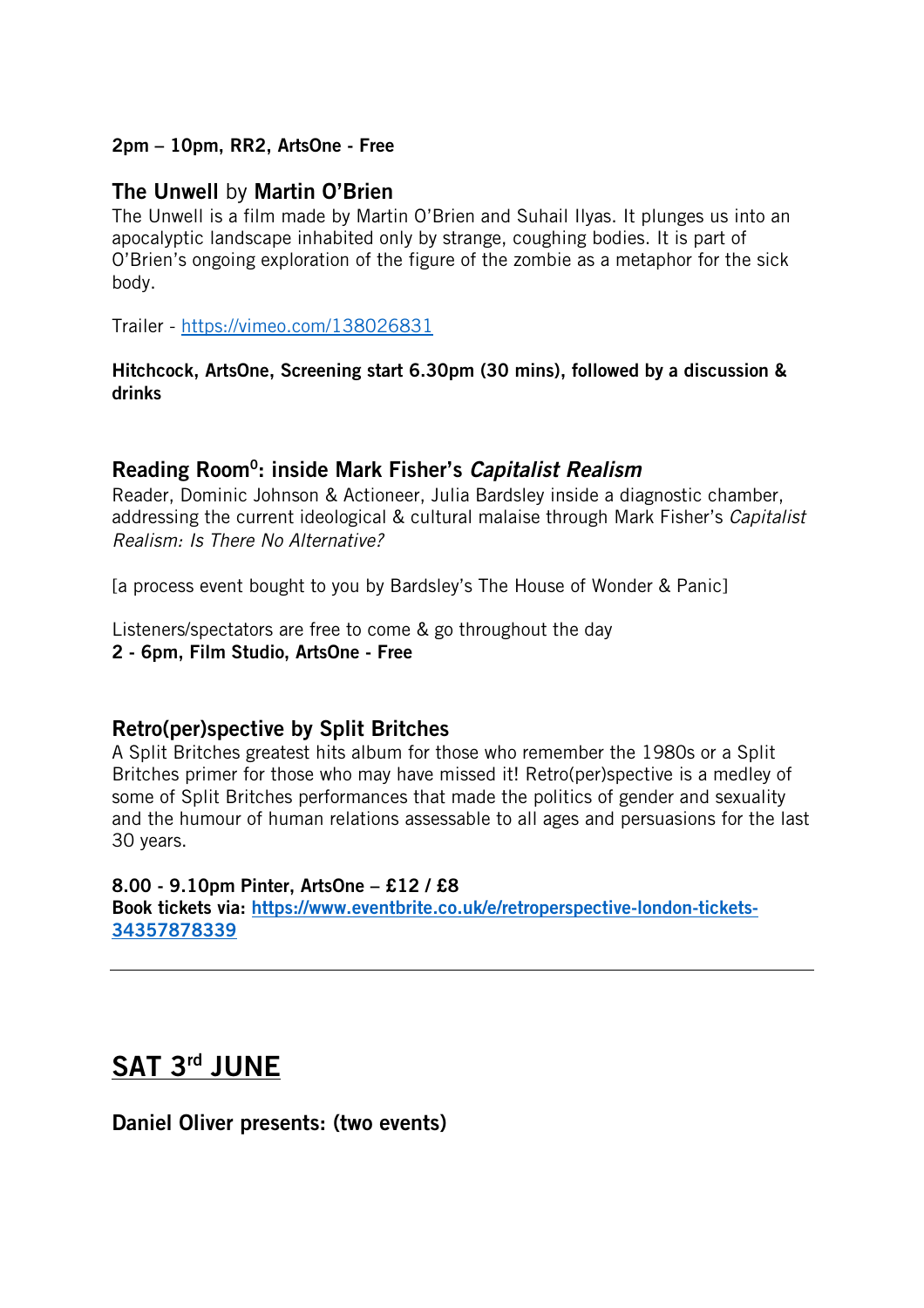### MAX Dyspraxe's constructing a dyspractice good times time travel contemporary performance workshops

(For full details see Friday 2nd June)

#### 10am – 6pm RR3, ArtsOne – Free

#### Chipolataartparty

CHIPOLATAARTPARTY is a dyspraxic time-travel adventure party show involving the good fake future silver clothes and the bad real hypnosis they like to call 'hypnosis'. There will be talking, rubbish, rubbish talking, audience participation and a psychedelic light world brought to you by Gareth Hustwaite's 'Electric Magnetics: The Bastard Light'.

<https://www.danieloliverperformance.com/chiplolatarartparty>

#### 7 – 8pm RR3, ArtsOne – Free but please book https://www.eventbrite.com/e/chiperlataartparty-tickets-34464264543

#### Retro(per)spective by Split Britches

A Split Britches greatest hits album for those who remember the 1980s or a Split Britches primer for those who may have missed it! (See Fri 2nd June)

#### 8.00 – 9.10pm Pinter, ArtsOne – £12 / £8

Book tickets via: https://www.eventbrite.co.uk/e/retroperspective-london-tickets-34357878339

## SUN 4th JUNE

#### The Sub-Prime Film Festival Organized by Charlotte Young

Join us for a day of screenings of films concerning the events surrounding and leading up to the 2008 sub-prime mortgage crash: Glengarry Glen Ross, The Big Short, and Margin Call.

#### 12-8pm Hitchcock, ArtsOne – Free (18+ ONLY)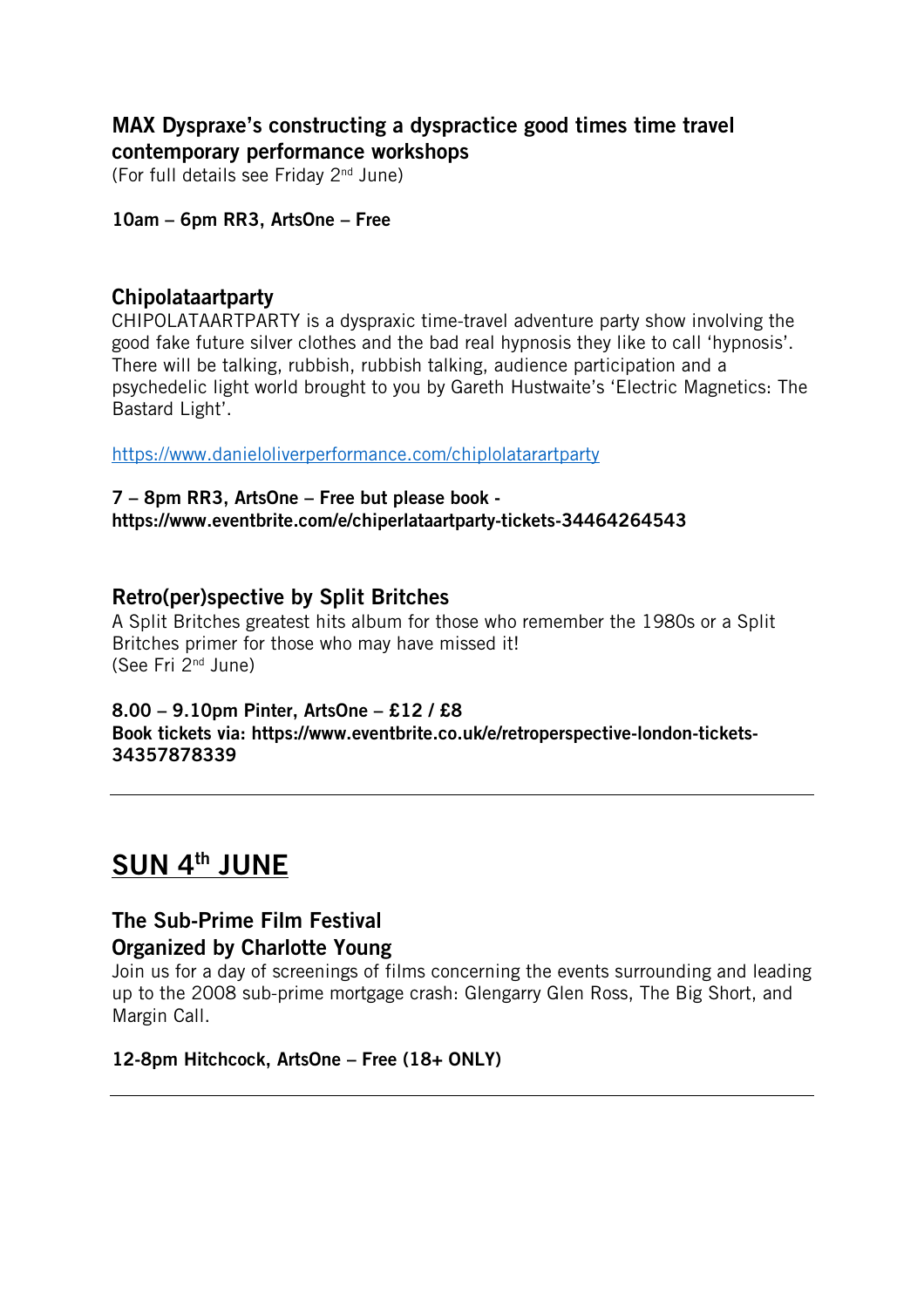## MON 5TH JUNE

### Women, Theatre and Criminal Justice: International Perspectives and **Practices**

This symposium invites artists, academics, policy makers, and professionals working in criminal justice and women's services to consider the distinctiveness of theatre practices that engage directly with women affected by the criminal justice system. We will be joined by artists and academics from Australia, South Africa and the UK who will share their practice and the socio-political conditions that shape it. Featured companies include Clean Break, Open Clasp and Somebody's Daughter.

#### 10am – 4.30pm Pinter, ArtsOne – Tickets via Eventbrite LINK?

## TUES 6TH JUNE

### How not to pass in the arts: A Long Table on Diversity and Selfpresentation/preservation

Situations arise in the arts in which we suspect we are passing ourselves off as something we are not. This is an opportunity to discuss diversity in the performance and art world and the provocations, politics and pleasures of these experiences of 'passing'. It will include a series of short provocations including Dushant Patel on queerness and race, Catherine Hoffman on class, and Daniel Oliver on neurodiversity.

<https://www.danieloliverperformance.com/long-tables>

5 – 7pm Pinter, ArtsOne - Free

### An Evening of Performance

### HERPES by Erinki Kartsaki

A performance about the pains and pleasures of straight sex, STIs and fantasizing about the Dutchess of Cambridge. <http://www.eirinikartsaki.com/>

#### Spirals by PartSuspended (Hari Marini)

Spirals is a series of performances, video work & photography. A poetic journey of creating & walking in spirals, indoors & outdoors, leaving behind traces of care, joy, pain, friendship, womanhood, betrayal, frustration, time and love.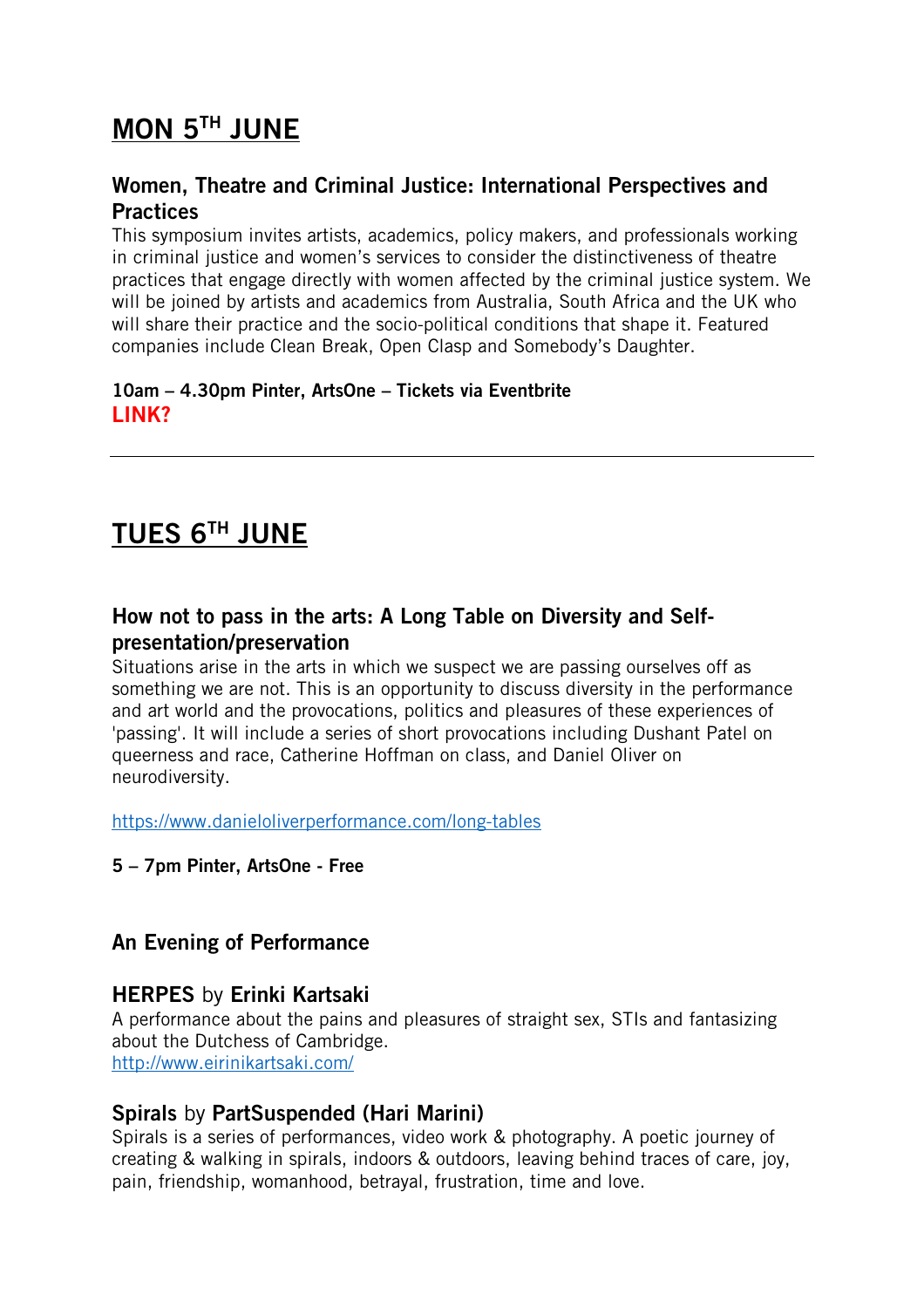#### Lady Garden by Alex Lyons

Lady Garden is a part narrative, part image based performance which explores the pressures placed upon young women within Western society. I use my body, and more specifically, my vagina, as a primary tool to recall those pressures within my sexual experiences.

#### You say change comes from within by Camilla Canocchi

What does it mean to be healthy today? A performance that questions the evergrowing mania for wellbeing, clean eating and personal productivity.

#### from 8pm FADS, ArtsTwo – Free

## WED 7<sup>th</sup> JUNE

#### DIY HIGH SCHOOL, Rupert Dannreuther

Get the skills to make something amazing happen including photography, video, social media, graphics, events & amp; pop ups all in a free mini masterclass. Featuring special guest photographer Marcus Hessenberg as well as guest bloggers and creatives for these 2 unmissable sessions. 1. Visual Skills: Photography, Video and Graphics, 2. Digital Skills: Social Media, Blogging, Marketing and Organizing Events

Session 1: 2pm – 4pm Session 2: 6-8pm RR1, ArtsOne - Free

#### LIVES FROM THE MARGINS

A screening of films from QMUL MA Documentary practice students, exploring subjects including a drag artists' gender neutrality, substance abuse, urban loneliness, and a working community for those formerly homeless.

*Big City Syndrome* Director: Lisa Zimmerling

*Emmaus* Director: Lucy Wardley

*Resume* Director: Leanne Davies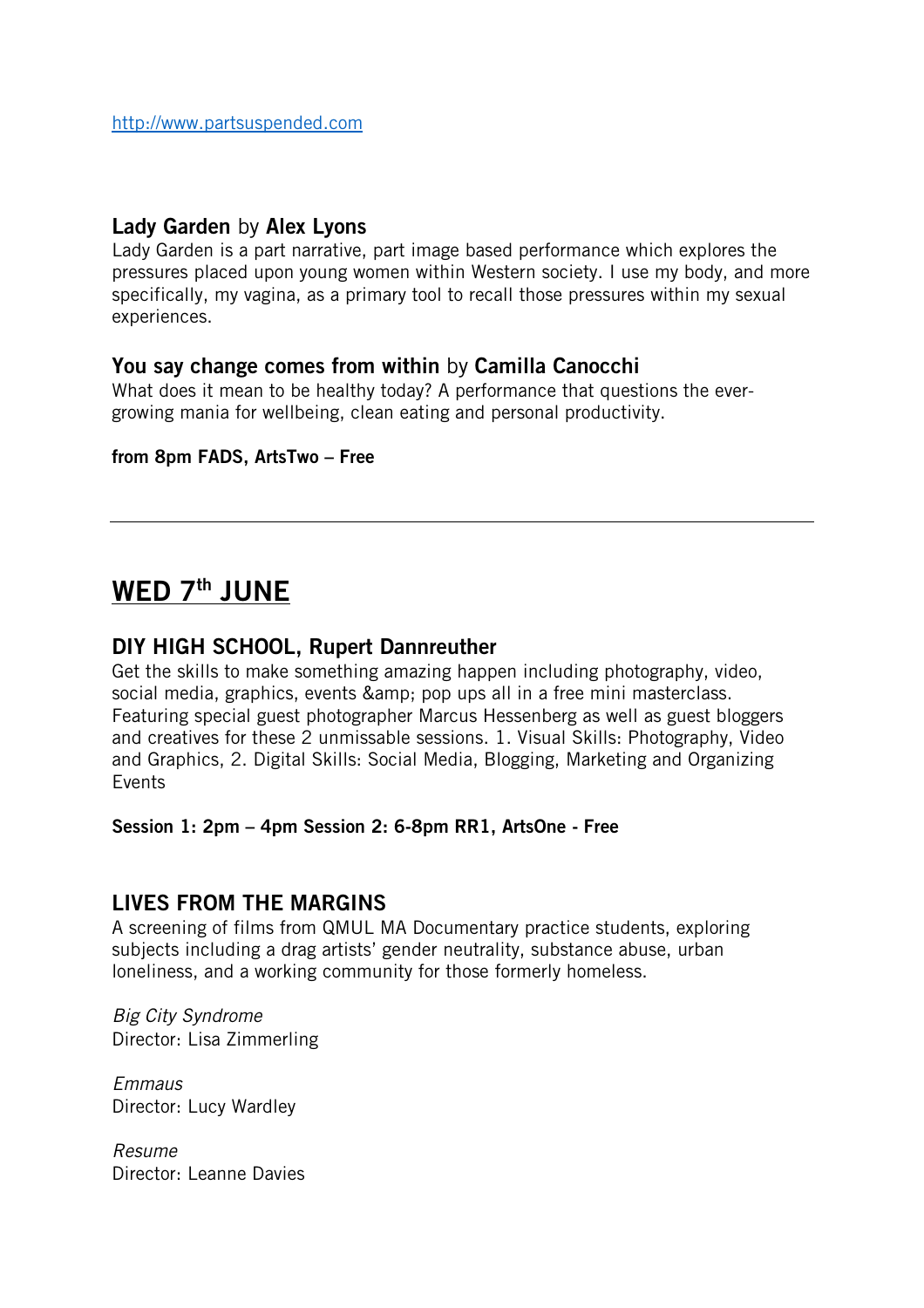*SHAY* Director: Spencer Curtin

<https://vimeo.com/filmqmul>

#### 6 – 7:30pm Hitchcock, ArtsOne – Free

## THURS 8<sup>th</sup> JUNE

#### Reading Room<sup>1</sup> Bardsley v Bachelard – The Poetics of Space

Reading Room<sup>1</sup> is the act of reading in a room. Reading aloud, cover to cover. The room answering the book, wall to wall. It's an exploded diagram, a dialogue between thinking and making. It's the rumination of the building itself, its matter and materials in the presence of a text. With Julia Bardsley as Architect & Actioneer, Boyd Clack as Reader of the Book, and Moa Johansson & Andrew Poppy as guest Actioneers.

[a process event bought to you by Bardsley's The House of Wonder & Panic]

Listeners/spectators are free to come & go throughout the day 3 – 8pm RR3, ArtsOne - Free

## FIRST FLIGHTS

A day of performances, durational pieces and installations from QMUL students. Including Chloe Dorato & Molly Giles, Trash City, Hugo Aguirre, Mimi Gilles, Georgina Da Silva, TABOO, Holly Smelt & Anna Dean, Rosie Vincent, Chloe Borthwick, Andrew Bourne.

Work being shown from 3pm onwards – across all spaces in ArtOne – Free (full programme available on Festival website)

## FRI 9th JUNE

Reading Room<sup>1</sup> Bardsley v Bachelard – The Poetics of Space (For full details see Thursday 8th June)

Listeners/spectators are free to come & go throughout the day 3 – 8pm RR3, ArtsOne – Free